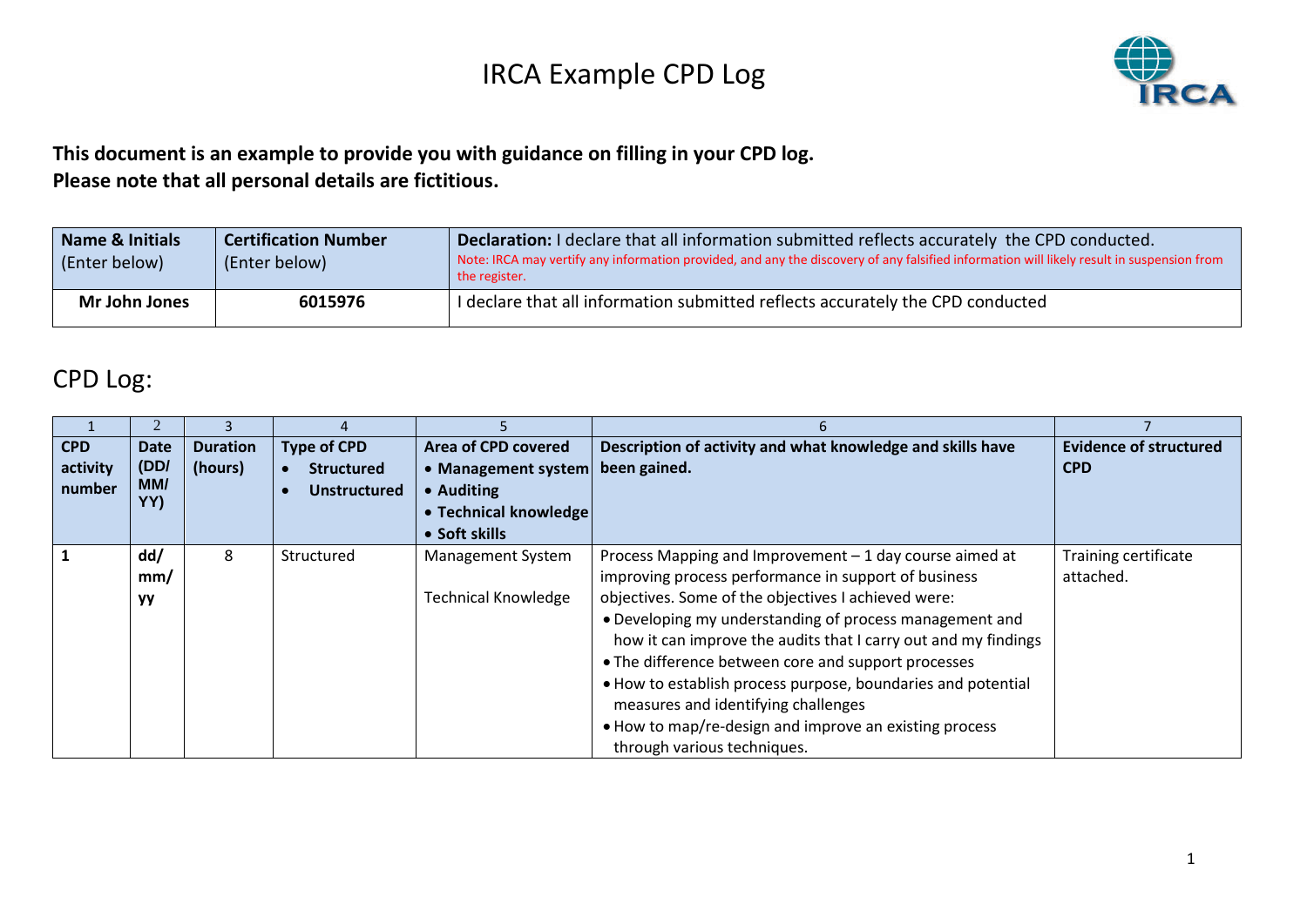| $\overline{2}$          | dd/       | Unstructured | Auditing           | LinkedIn Group - Participated in a discussion entitled "The                                             | (No evidence required - |
|-------------------------|-----------|--------------|--------------------|---------------------------------------------------------------------------------------------------------|-------------------------|
|                         | mm/       |              |                    | Rules for opening and closing meetings".                                                                | unstructured)           |
|                         | <b>yy</b> |              |                    | • Shared my experiences and own knowledge on how this could                                             |                         |
|                         |           |              |                    | be done                                                                                                 |                         |
|                         |           |              |                    | . Had the opportunity to see what other people in my field                                              |                         |
|                         |           |              |                    | believe are the most important rules for this                                                           |                         |
|                         |           |              |                    | • Learnt how to potentially deal with an auditee who does not                                           |                         |
|                         |           |              |                    | accept the NCR raised against them in the closing meeting.                                              |                         |
|                         |           |              |                    | These learning points will help me plan and execute more                                                |                         |
|                         |           |              |                    | effective opening and closing meetings.                                                                 |                         |
|                         |           |              |                    | This discussion has highlighted the importance of being able to                                         |                         |
|                         |           |              |                    | persuade, influence and manage conflict.                                                                |                         |
|                         |           |              |                    |                                                                                                         |                         |
| $\overline{\mathbf{3}}$ | dd/       | Unstructured | Management systems | IRCA E-Library - read article entitled "The Relationships among                                         | (No evidence required - |
|                         | mm/       |              |                    | Quality Management System, Knowledge Management and                                                     | unstructured)           |
|                         | yу        |              |                    | Organizational Performance: An Application of the Heckman                                               |                         |
|                         |           |              |                    | Two-step Method" (12 pages). Key points learnt from the                                                 |                         |
|                         |           |              |                    | article:                                                                                                |                         |
|                         |           |              |                    | . The Heckman two-step method which is used to measure the                                              |                         |
|                         |           |              |                    | effect of adopting quality management system and<br>implementing knowledge management on organisational |                         |
|                         |           |              |                    | performance                                                                                             |                         |
|                         |           |              |                    | • First paper to apply empirical evidence on the moderating                                             |                         |
|                         |           |              |                    | role of the above 3 concepts                                                                            |                         |
|                         |           |              |                    | • Provided managers with deeper insight into understanding                                              |                         |
|                         |           |              |                    | the complex relationships among the adoption of the these                                               |                         |
|                         |           |              |                    | . How it can help managers to make better decisions when                                                |                         |
|                         |           |              |                    | choosing management systems in improving organizational                                                 |                         |
|                         |           |              |                    | performance.                                                                                            |                         |
|                         |           |              |                    |                                                                                                         |                         |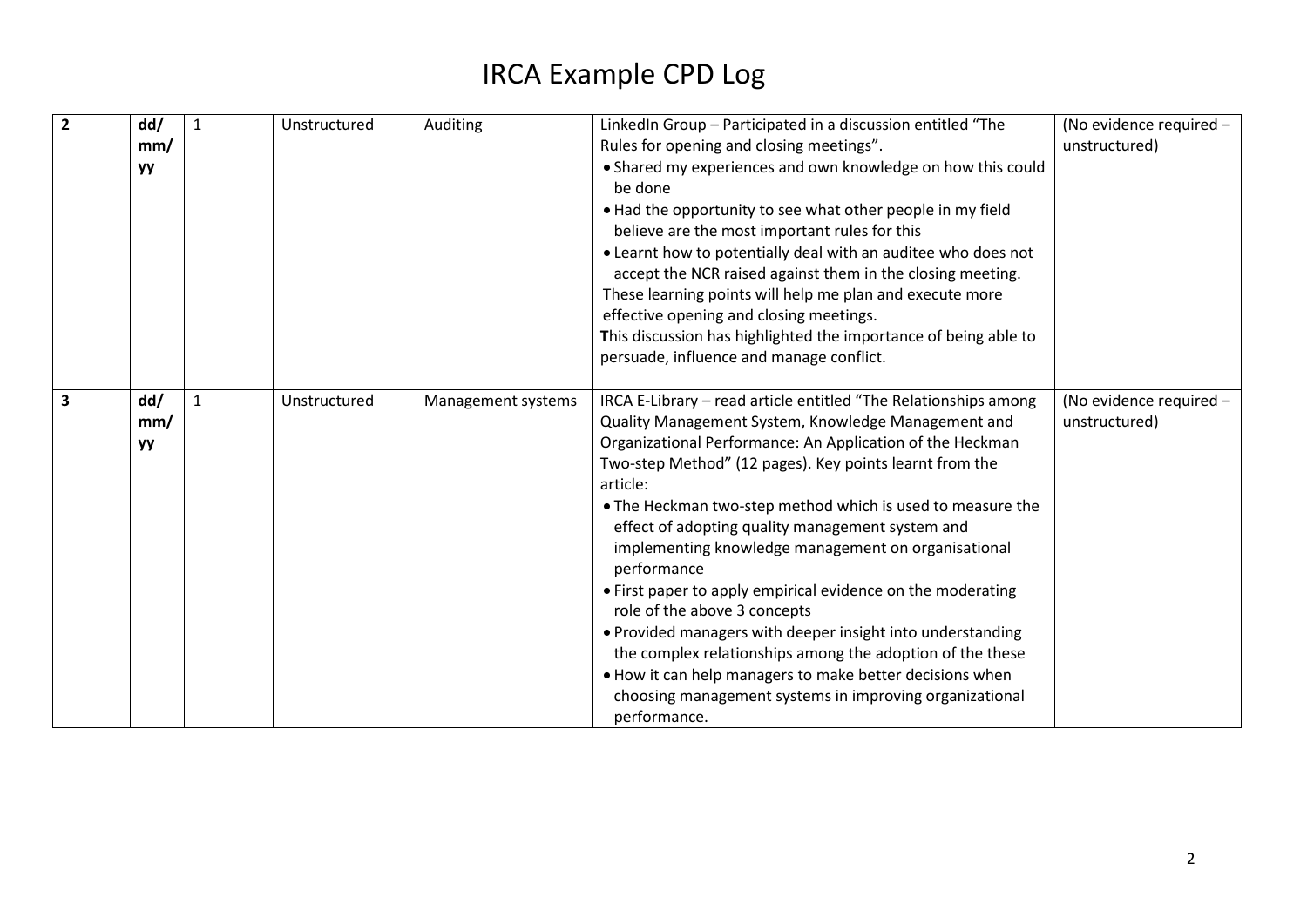| $\overline{4}$ | dd/<br>mm/<br><b>yy</b> | 6                          | Structured   | <b>Technical knowledge</b><br>Management system | Attended a seminar on issues that may arise in a company's<br>supply chain. Covered topics such as:<br>. How to spot problems within your supply chain<br>• Common solutions on how to deal with problems that may<br>arise<br>. Useful tools and tip that can be implemented to help resolve<br>problems with the supply chain.<br>This has developed my understanding of supply chain<br>management and will help improve my auditing of<br>organisations with supply chain issues.                                                                                                    | Confirmation email of<br>attendance attached. |
|----------------|-------------------------|----------------------------|--------------|-------------------------------------------------|------------------------------------------------------------------------------------------------------------------------------------------------------------------------------------------------------------------------------------------------------------------------------------------------------------------------------------------------------------------------------------------------------------------------------------------------------------------------------------------------------------------------------------------------------------------------------------------|-----------------------------------------------|
| 5              | dd/<br>mm/<br><b>yy</b> | 1                          | Structured   | Management system<br>Auditing                   | IRCA ISO 9001:2015 DIS Webinar: A look at some of the<br>upcoming changes to ISO 9001 as they stand now in their DIS<br>form. This was led by IRCA's Technical Manager. The webinar<br>looked at the major changes to the new standard and<br>addressed a number of common questions.<br>Questions about changes to the involvement of senior<br>management within the management system processes were of<br>particular interest. This webinar has been valuable background<br>knowledge for transitioning to the new standard and will be<br>good preparation for transition training. | Confirmation email of<br>attendance attached. |
| 6              | dd/<br>mm/<br>yy        | $\overline{2}$             | Unstructured | Management system                               | I have read the ISO 9001:2015 DIS Report, downloaded from the<br>IRCA website. I used this in conjunction with the webinar to help<br>myself get to grips with the upcoming changes and in<br>preparation for the transition training.                                                                                                                                                                                                                                                                                                                                                   | (No evidence required -<br>unstructured)      |
| $\overline{7}$ | dd/<br>mm/<br>УY        | $40+$<br>(Monthly<br>read) | Unstructured | <b>Technical knowledge</b>                      | I have been reading the monthly Quality World magazine<br>published by The CQI.<br>The magazine contains many articles relevant to my job as well<br>as giving me an insight into the direction that the Quality<br>profession is taking as whole.                                                                                                                                                                                                                                                                                                                                       | (No evidence required -<br>unstructured)      |